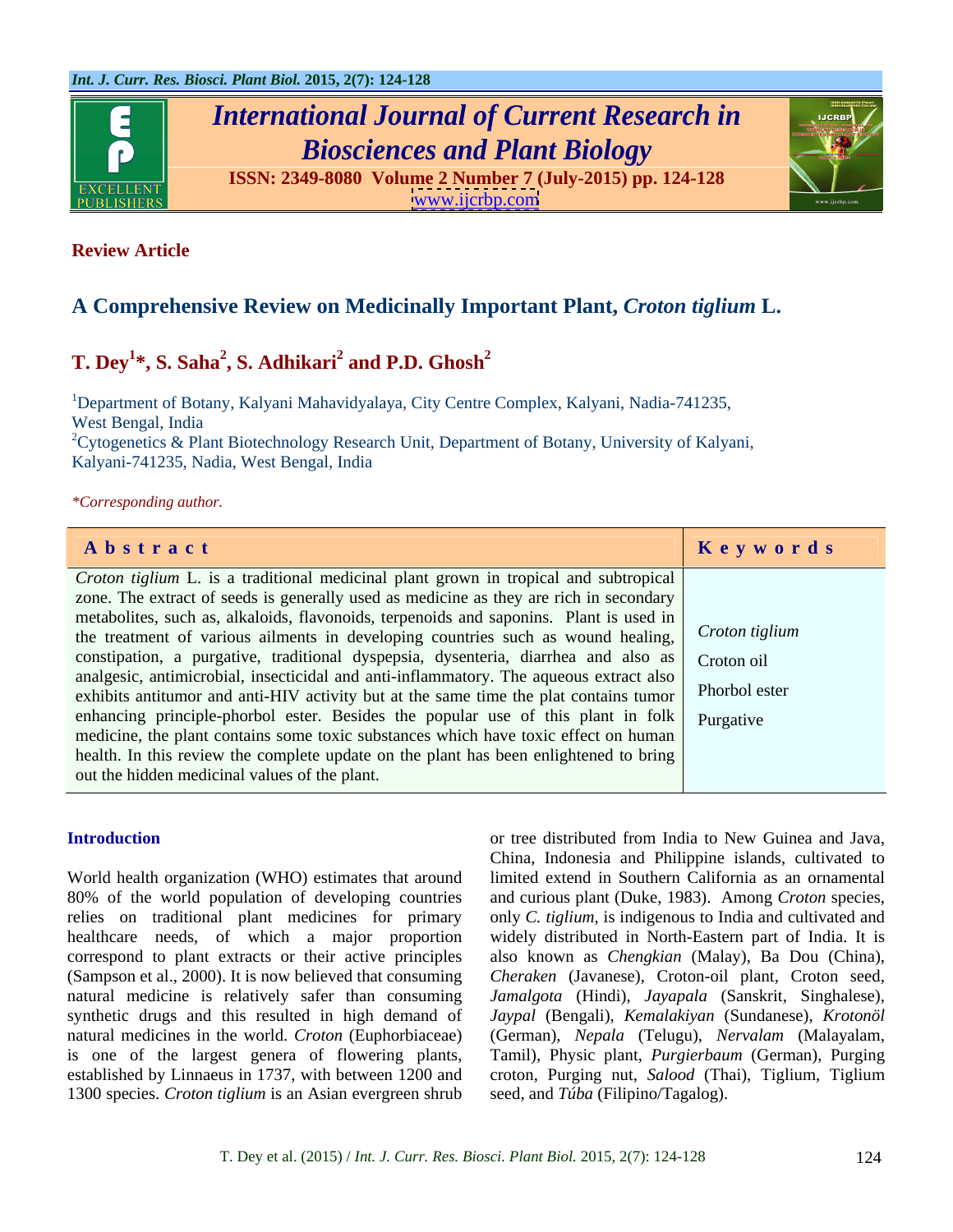pale bright green, vein prominent beneath, petiole

Flowers are in lax, terminal, erect, racemes, unisexual; having been shown to contain tigliane phorbol esters. the male at the upper part of the raceme, the female TPA (12-O-tetradecanoylphorbol-13-acetate) is an less numerous at the lower part; pedicels longer than irritant and inflammatory and Others phorbol esters the flowers; bracts minute. Male flower; calyx five obtained from *C. tiglium* seeds are 13-O-acetylphorbol spreading, broadly triangular, blunt sepals, with 20-linoleate, 13-O-ttigloylphorbol-20-linoleate, 12-Ovalvate aestivation, petals five, inserted on the flat acetylphorbol-13-tigliate, 12-O-decanoylphorbol-13-(2 receptacle, alternate with and reflexed between the methylbutirate), and 12-O-acetlyphorbol-13-decanoate sepals, oblong linear, blunt, set with rather long white (EI-Mekkawy et al., 1999), 12-O-tetradecanoylphorbol hairs above, glabrous beneath, pale green; a persistent 13-acetate and 12-O-(2-methylbutiroyl)-phorbol-13 roundish yellow gland stands within each sepal, dodecanoate (EI-Mekkawy et al., 2000). Bu et al. (2011) alternating with the petals; stamens 14-20 as long as isolated two new compounds badounoids A (1) and B the petals, one opposite each petal and sepal, the (2), together with 13 known non-sesquiterpenes from remainder irregularly dispersed over the receptacle, leaves of *C. tiglium* and their structures were established which is covered with short white hairs, anthers are by means of spectroscopic methods. Isoguanosine small broad, innate, cells semilunar. Female flower; (naturally occurring nucleoside analog of guanosine) was calyx deeply five-partite, divisions ovate, acute, isolated from C. tiglium (Cherbuliez and Bemhard, spreading or reflexed, set with few or more stellate 1932). This compound possess various biological hairs and with a small rounded prominence in the activities such as incorporating into mammalian nucleic angle between each, glands 5, blunt, prominent, opposite the sepal as in the male flower; petals round; accumulation of cyclic AMP in the brain (Huang et al., ovary sessile thickly covered with stellate hairs, 3- 1972), and inhibiting IMP (Vasu and David,1985), celled, with a single pendulous ovule in each; style 3, pyrophosphorylase and glutamic acid dehydrogenase. deeply bifid; fruit about the size of a hazel nut, slightly From leaves of *C. tiglum* pyrazine derivative crotonine was inflated, pale, smooth, brownish-yellow, capsular, 3 celled, with a single large seed in each cell; dehiscing septicidally into 3 cocci, and afterwards loculicidally. Seeds nearly 0.5 inch long by about  $2/5$ <sup>ths</sup> wide, ovoid, ths wide, ovoid, rounded on the back, marked on the ventral surface by **Traditional use** a fine raised raphe; Testa thin, brittle, light brown, black within; Embryo with large foliaceous *Croton* seeds were familiar medicinally in India before cotyledons, laying in the centre of the oily endosperm 450 BC. Chinese had written records in the second (Bentley and Trimen,1980). century B.C. for using *C. tiglium* to treat gastrointestinal

### **Plant description Phytochemical analysis Phytochemical analysis**

It is a small, evergreen shrub or tree, 15-20 feet in height; *Croton tiglium* L.*,* a well-known traditional medicinal trunk rather crooked, with smooth bark; branches plant have been studied extensively. It has been reported slender, smooth, terete; bark pale whitish-brown, marked that *C. tiglium* seeds include 30-50% oil, 10% proteins with scars of fallen leaves and young shoots sprinkled and small amount of albumin (Kim et al., 1993). It yields with stellate hairs. Leaves are alternate, on stalks nearly about 50-60% of an acrid fixed oil **(**Prajapati et al., half as long as the blade; blade about 4.5 inches long by 2003). This plant is rich in secondary metabolites 2 inches wide when full grown, thin, glabrous, ovate, including alkaloids and terpenoids (Rizk, 1987), the attenuate at the apex, faintly and rather distantly serrate, latter including irritant co-carcinogenic phorbol esters breaking up immediately on entering the leaf into five confirmed that seeds containing various secondary veins, the two lateral faint, the two intermediate well metabolites, such as, alkaloids, flavonoids and saponins marked, giving with the midrib a triple nerved aspect to and Gas Chromatography (GC) analysis of hexane the leaf; on either side of base of the blade and connected soluble extract of seeds identified about eight fatty acids with the petiole is a prominent sessile gland; stipules are such as linoleic acid, oleic acid, myristic acid etc. minute, filiform, deciduous; the young leaves and buds (Saputera et al., 2006). Among *Croton* species, only *C.*  are with scattered stellate hairs. *tiglium*, native and cultivated in India, has been (Phillipson, 1995). Phytochemical analysis of seeds extensively studied as a source of phorbol derivatives, isolated from *C. tiglium* (Cherbuliez and Bemhard, 1932). This compound possess various biological acid (Lowry and Brown,1952), stimulating the isolated and its structure was elucidated as 2-(furan-2-yl)-5-  $(2,3,4-trihydroxy-butyl)-1,4-diazine$ analysis (Wu et al., 2007).

### **Traditional use**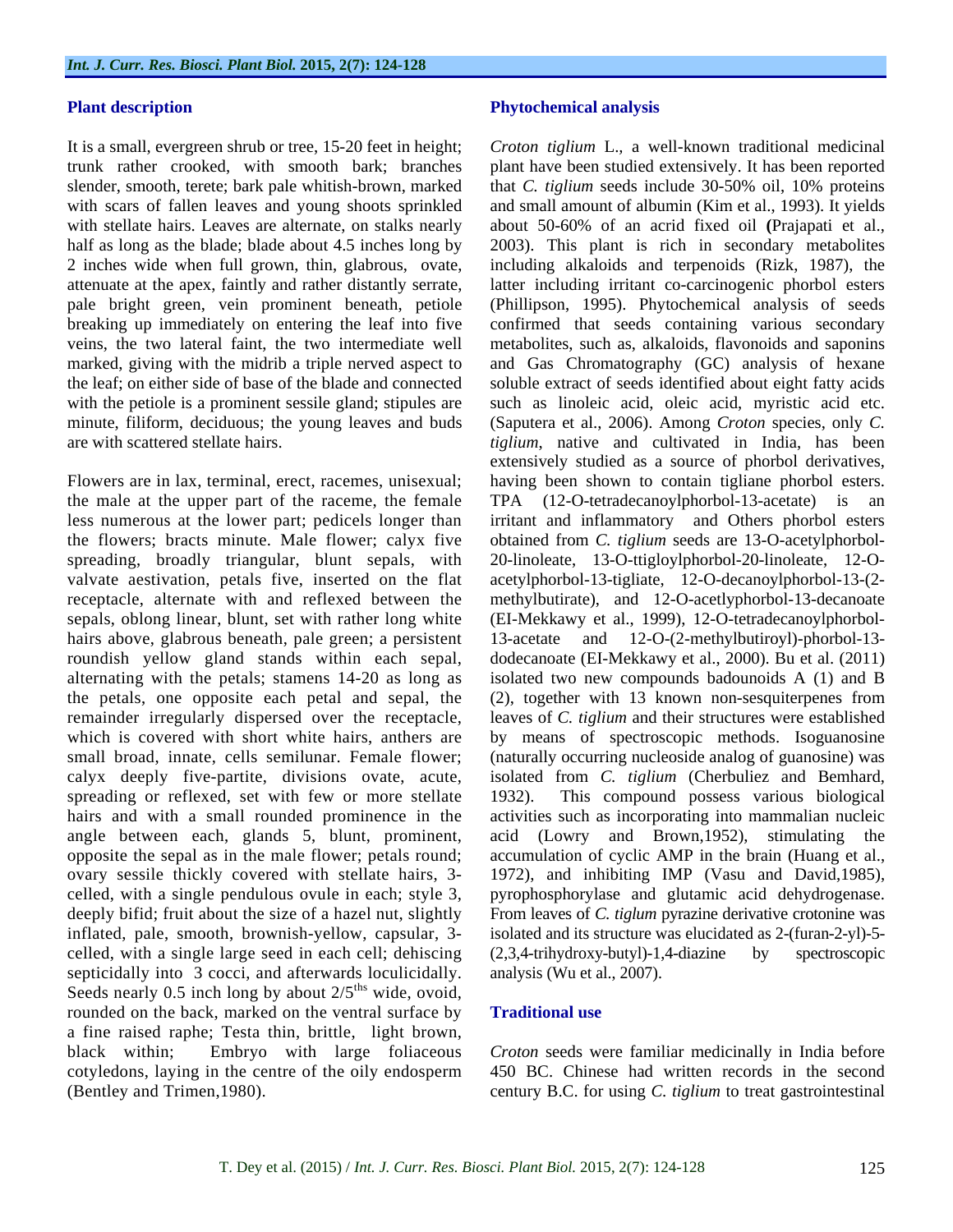disorders, intestinal inflammation, rheumatism, Tumor enhancing activity headache, peptic ulcer and visceral pain (Qiu, 1996; Wang et al., 2008; Morimura, 2003; Tsai et al., Wang et al., 2008; Morimura, 2003; Tsai et al., Van Durren et al. (1966) and Van Durren and Sivak 2004).The seeds of *C. tiglium* have been used as (1968) reported that croton oil contains tumor enhancing traditional medicine for many applications such as principle and reported that tumor enhancing agent is wound healing, constipation, a purgative and traditional phorbol esters. The mode of action of phorbol esters on dyspepsia and dysenteria. The essential oil of *C. tiglium* cellular and intracellular membranes was established by has been reported to have purgative, analgesic, Van Durren and Sivak (1968). TPA (12-O-tetradecanoyl antimicrobial, insecticidal and inflammatory properties phorbol-13-acetate) is an irritant and inflammatory agent (Qiu, 1996; Wang et al., 2008). The leaves of *C. tiglium* that hasbeen extensively used as a tumor promoter on have been used to treat diarrhea, linea, pain and hurts. The croton seed and oil has been used as Ayurvedic medicine in minute doses against dropsy, constipation, Anti-HIV activity cold, cough, asthma and fevers. Usually most compounds useful for medicinal purposes are secondary metabolites Since the discovery of HIV scientists have tried to (De Padua et al., 1999; Jamaran, 1995). *C. tiglium* is still develop anti HIV agents from natural sources and from utilized in homoeopathy and in combination with some the experiments of Kawahata et al. (1995) it was sort of acupuncture (as a constituent of Baunscheidt oil). apparent that the MeOH and water extracts of the seeds

Till date different activities of *C. tiglium* have been established by various laboratories of the world. So far phorbol-13-(2-methylbutyrate) that inhibit the cytopathic diterpenoids, alkaloids, flavonoids and steroids have effect of HIV-1 on MT-4 cells;TPA (12-Obeen characterized from the seeds, they were found to tetradecanoylphorbol-13-acetate) is even more active have antitumor, anti-inflammatory, analgesic and lipid than the mentioned phorbol esters against HIV-1 (EI lowering effects (Wu et al., 2007).

Phorbol esters present in *C. tiglium* are well known potent tumor promoting agent but it should be mentioned effect and an *in vitro* and *in vivo* study was done to that there are many phorbol esters that exhibit profound evaluate the antinociceptive effect using the seed oil of beneficial biological effects without causing *C. tiglium* through writhing test in mice (Liu et al., tumorigenesis. Han et al. (1998) reported the effect of 2012). TPA (12-O-tetradecanoylphorbol-13-acetate) in patient with myelocytic leukemia and marked decrease in bone **Gastrointestinal activity** marrow myeloblasts as well as temporary remission of disease symptoms were observed when TPA was *C. tiglium* oil (CO) increase or decrease gastrointestinal administered alone or in combination with Vit D3 and motility by affecting contractile frequency and amplitude AraC. Recently Kim et al. (1993 and 1994) have shown a of intestinal smooth muscle depending on the dose of oil strong antitumor activity of aqueous extract of *C. tiglium* and also induce intestinal inflammation related to and the active component of aqueous extract was immunological milieu and motor activity which may presumed to be isoguanosine. According to literature affect intestinal motility (Wang et al., 2008). These survey, the antitumor activity of isoguanosine has not been confirmed. Skipper et al. (1959) tested isoguanosine been confirmed. Skipper et al. (1959) tested isoguanosine properties of *C. tiglium*, and justify its inhibitory effects against leukemia L1210 in mice but reported that it had a on intestinal motility. Hu et al. (2010) reported theeffect negligible antitumor activity. But according to Kim et al. of croton oil on spontaneous smooth muscle contractions (1993) isoguanosine has considerable activity against in isolated rabbit jejunum and the underlying various cell lines both *in vitro* and *in vivo* tests especially mechanisms. Liu et al. (2012) investigated the effects of against solid tumor and ascitic tumor. seeds of *C. tiglium* on spontaneous smooth muscle

### **Tumor enhancing activity**

the skin of mice (Glaser et al., 1988).

### **Anti-HIV activity**

**Established scientific use** HIV-1-induced cytopathic effect (CPE) on MT-4 cells. of *C. tiglium* significantly inhibited the infectivity and *C. tiglium* seeds contain anti-HIV-1 phorbolesters, 12-O acetlyphorbol-13-decanoate and 12-O-decadienoyl- Mekkawy et al., 1999 and 2000).

### **Antitumor activity Antinociceptive effect**

Seeds of *C. tiglium* are known to have antinociceptive 2012).

### **Gastrointestinal activity**

findings confirm the purgative and inflammational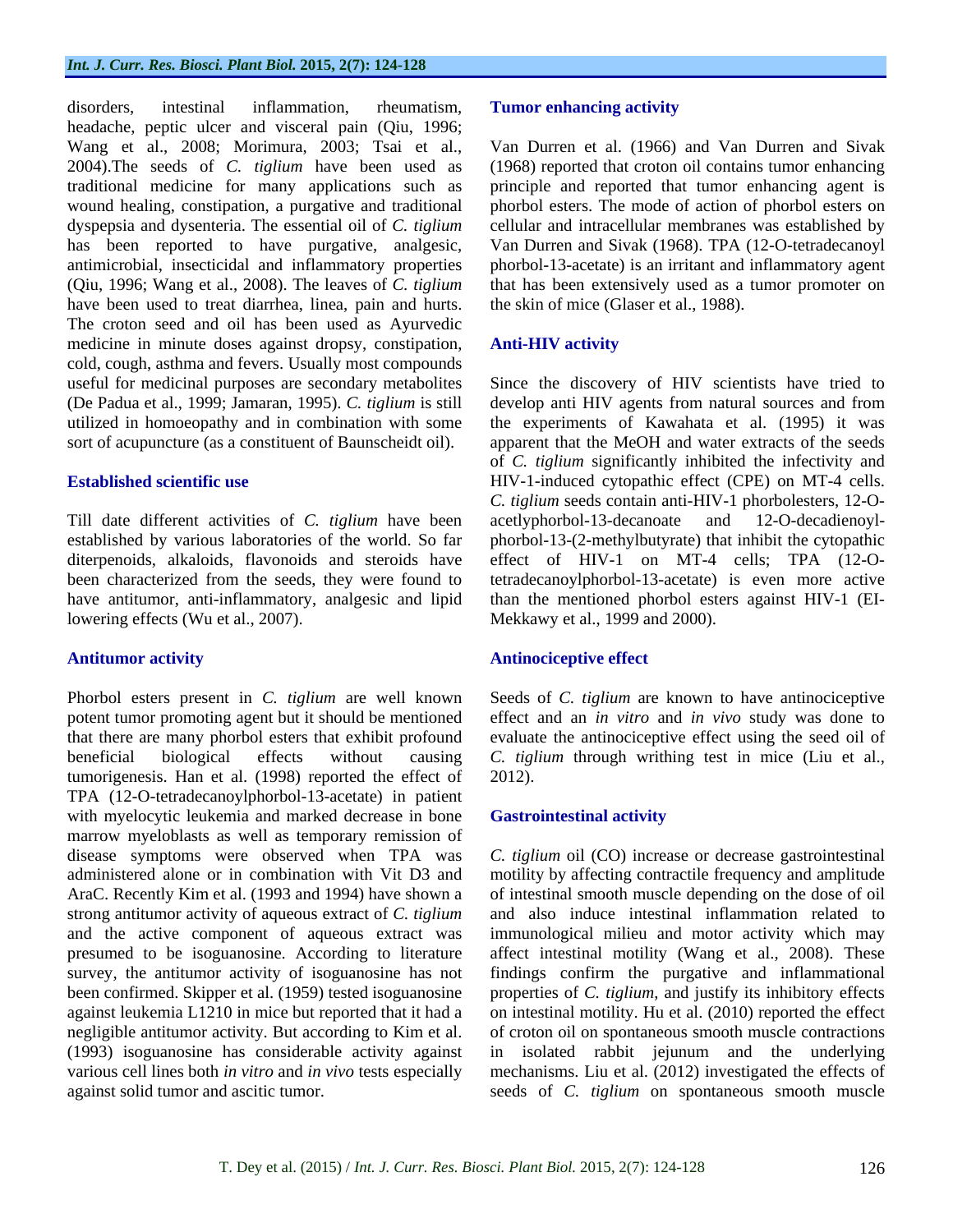purgative effect by increasing the gut motility, partially *via* muscarnic receptor activation (Pillai, 1999).

### **Analgesic activity**

From the Chinese record we know that *C. tiglium* was used as traditional medicine due to its analgesic effect *tiglium* with hemolytic activity towards rabbit red but the underlying mechanism was remained unclear until the isolation of a pyragine derivative crotonine from

Banerjee and Sen (1981) described the purification of a lectin from *C. tiglium* seeds and physicochemical haemagglutinating activity towards erythrocytes of haemagglutinating as well as haemolytic activity towards rabbit erythrocytes (Banerjee and Sen, 1981

The aqueous extract of *C. tiglium* have the potentiality to R.H.M.J., 1999. Medicinal and Poisonous Plants. cause genotoxic activity and it was observed that the exposure of aqueous extract cause increase plasmid DNA Duke, J.A., 1983. *Croton tiglium* L. In: Handbook of strand breakage in a dose dependent manner (Yumnamcha et al., 2014). purdue.edu/newcrop/duke\_energy/croton\_tiglium.ht

From the above review it is clear that *C. tiglium* is used Acetylphorbol-13-decanoate potently inhibits for treatment of various ailments in developing countries but as the plant contains some poisonous compound, therefore, side effects and safety measures should be taken before administration to human. Extensive and El-Mekkawy, S., Meselhy, M.R., Nakamura, N., Hattori, indiscriminate use may cause serious threat to human M., Kawahata, T., Otake, T., 2000. Anti-HIV-1 health and therefore, proper evaluation of the toxicity bhorbol esters from the seeds of *Croton tiglium*. and phytochemical screening of the plant is essential before it could be used for therapeutic medicinal Glaser, S., Sorg, B., Hecker, E.A., 1988. A Method for

Due to its tremendous medicinal importance this plant is this medicinal plant. The inevitable ruthless exploitation leading to their rapid depletion from the wild is a cause 12-O-tetradecanovlphorbol-13-acetate (TPA) in

contractions of isolated rabbit jejunum and examined the of concern. In fact the pace of depletion has outpaced the *in vitro* results through the *in-vivo* small intestine pace of conservation. New strategies are being therefore propulsion. The ethanol extract of the dried nuts elicit a introduced for rapid multiplication and conservation of this medicinal plant.

### **References**

- Banerjee, K.K., Sen, A., 1981. Purification and properties of a lectin from the seeds of *Croton*  cells. Arch. Biochem. Biophys. 212, 740-753.
- the leaves which showed significant analgesic effect. erythrocytes by a lectin from the seeds of *Croton*  Banerjee, K.K., Sen, A., 1983. Hemolysis of rabbit *tiglium*. Biosci. 5, 121-129.
- **Haemagglutinating and haemolytic activity** Bentley, R., Trimen, H., 1980. Medicinal Plants: Being properties of the lectin. Lectin exhibits Products of Medicinal Value. Vols. I-IV, J. & A. Descriptions with original Figures of the Principal Plants Employed in Medicine and an Account of the Characters, Properties, and Uses of Their Parts and Churchill. 239p.
- sheep, cow and a few other animals and Bu, W., Shi, Y.N., Yan, Y.M., Lu, Q., Liu, G.M., Li, Y., and 1983). 137. Cheng, Y.X., 2011. Nonsesquiterpenoids from leaves from *Croton tiglium*. Nat. Prod. Bioprospect.1, 134- 137.
- **Genotoxic activity** crotonoside. Helv.Chim.Acta.15, 978-982. Cherbuliez, E., Bemhard, K.,1932. Croton seed (1)
	- De Padua, L.S., Bunyaprapkatsara, N., Lemmens, Blachuys, Leiden. 711p.
	- energy crops (Ed.: Duke, J.A.). <http://www.hort>. ml.
- **Conclusion** El-Mekkawy, S., Meselhy, M.R., Nakamura, N., Hattori, M., Kawahata, T., Otake, T., 1999. 12-O- Acetylphorbol-13-decanoate potently inhibits cytopathic effects of Human Immunodeficiency Virus Type 1 (HIV-1), without activation of protein kinase C. Chem. Pharm. Bull. 47, 1346-1347.
	- phorbol esters from the seeds of *Croton tiglium*. Phytochem. 53, 457-464.
- interventions. Quantitative Determination of polyfunctional diterpene esters of the tigliane type in *Croton tiglium*. Planta Med. 54, 580.
- extensively used in traditional medicine which leads to Han, T.Z., Zhu, X.X., Yang, R.Y., Sun, J.Z., Tian, G.F., definite threat to the genetic stocks and to the diversity of LiU, X.J., Cao, G.S., Newmark, H.L., Conney, A.H., Chang, R.L., 1998. Effect of intravenous infusions 12-O-tetradecanoylphorbol-13-acetate (TPA) in